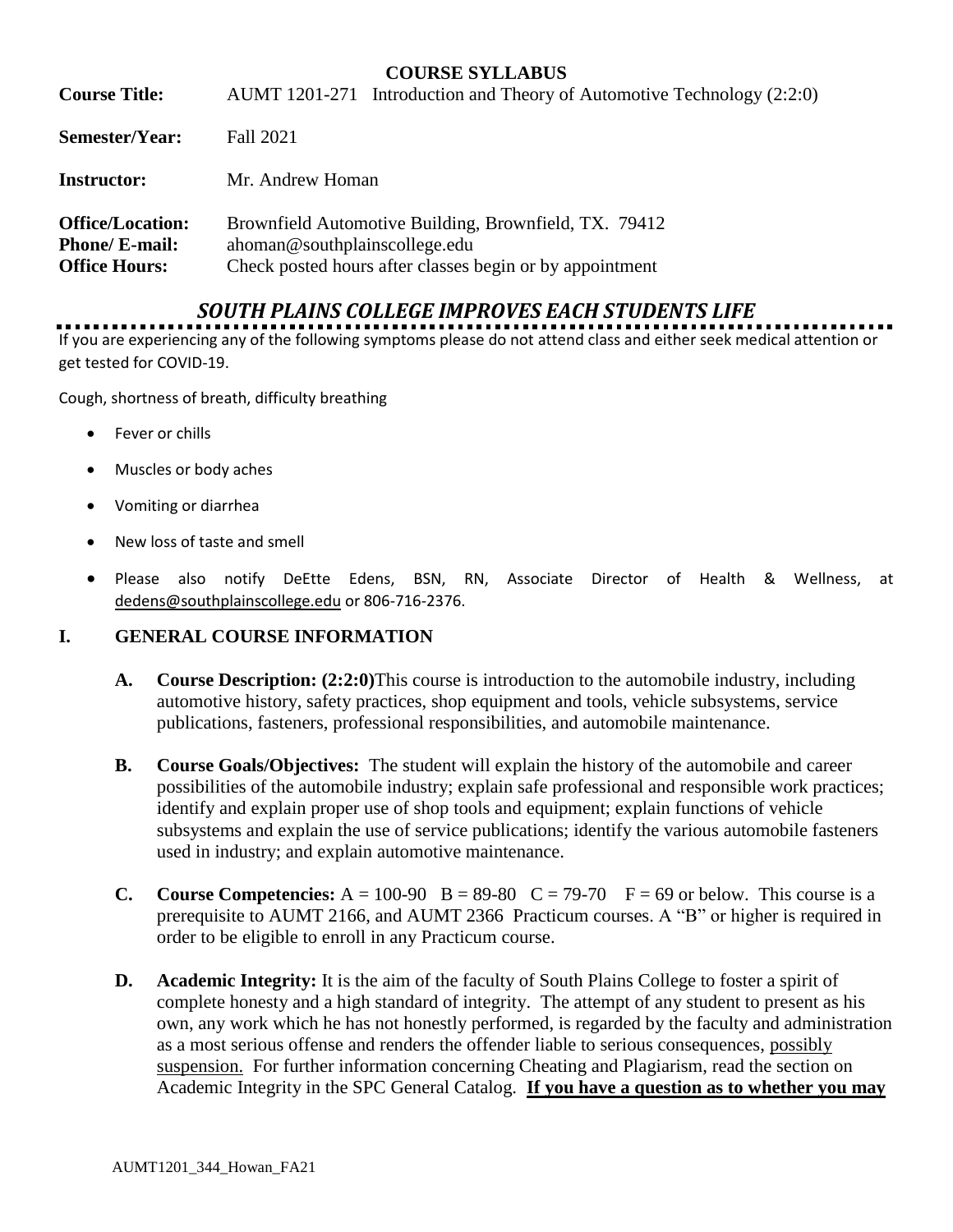**work with other students on any assignment, ask your instructor. On some assignments, working with others is encouraged.**

- **E. SCANS and Foundation Skills:** Specific SCANS competencies and foundation skills applicable to this course are listed adjacent to each objective in the course objective table. They include: Foundation skills (F):1,2,3,5,6,7,8,9,10,11,12,13,15,16,17. Competencies (C): 1,3,5,6,7,15,16,17,18,19,20. A complete list of SCANS competencies and foundation skills is attached at the end of this syllabus.
- **F**. **Verification of Workplace Competencies-Technical Education Division.** The learning outcomes of this course will prepare the student to meet the competencies measured in a comprehensive elective course experience (Course #=s AUMT 1366 , or AUMT 2366). In addition the student will also be prepared to take the ASE Student Certification Tests.

# **II. SPECIFIC COURSE/INSTRUCTOR REQUIREMENTS**

# **A. Textbook and Other Required Materials**

- Halderman James D. Automotive Technology, Principles, Diagnosis, and Service. 6<sup>th</sup> Edition, Pearson Publishers, Copyright 2020 (with on-line curriculum)
- Separate notebook for classroom note taking and exercises and pencil (ALL EXERCISES DONE IN PENCIL ONLY)
- 1 Jump Drive (Thumb Drive)
- **B. B. Attendance Policy:** Students are expected to attend all classes in order to be successful in a course. The student may be administratively withdrawn from the course when absences become excessive **without notice , there are no excused absences. Excessive absences means 2 (two) or more absences for any reason. Upon the 3rd absence, each student will lose 10 points off of their current GPA, the 4th absence an additional 10 points, and the 5th absence an additional 10 points. Excessive absences cause you to miss key points of a class and show you are not reliable/dependable for employment. Two (2) tardies will count as one absence. Leaving class without notifying your instructor is considered an absence, regardless of the time you left.**

When an unavoidable reason for class absence arises, such as illness, an official trip authorized by the college or an official activity, the instructor may permit the student to make up work missed. It is the student's responsibility to complete work missed within a reasonable period of time as determined by the instructor. Students are officially enrolled in all courses for which they pay tuition and fees at the time of registration. Should a student, for any reason, delay in reporting to a class after official enrollment, absences will be attributed to the student from the first class meeting.

 Students who enroll in a course but have "Never Attended" by the official census date, as reported by the faculty member, will be administratively dropped by the Office of Admissions and Records. A student who does not meet the attendance requirements of a class as stated in the course syllabus and does not officially withdraw from that course by the official census date of the semester, may be administratively withdrawn from that course and receive a grade of "X" or "F" as determined by the instructor.

It is the student's responsibility to verify administrative drops for excessive absences through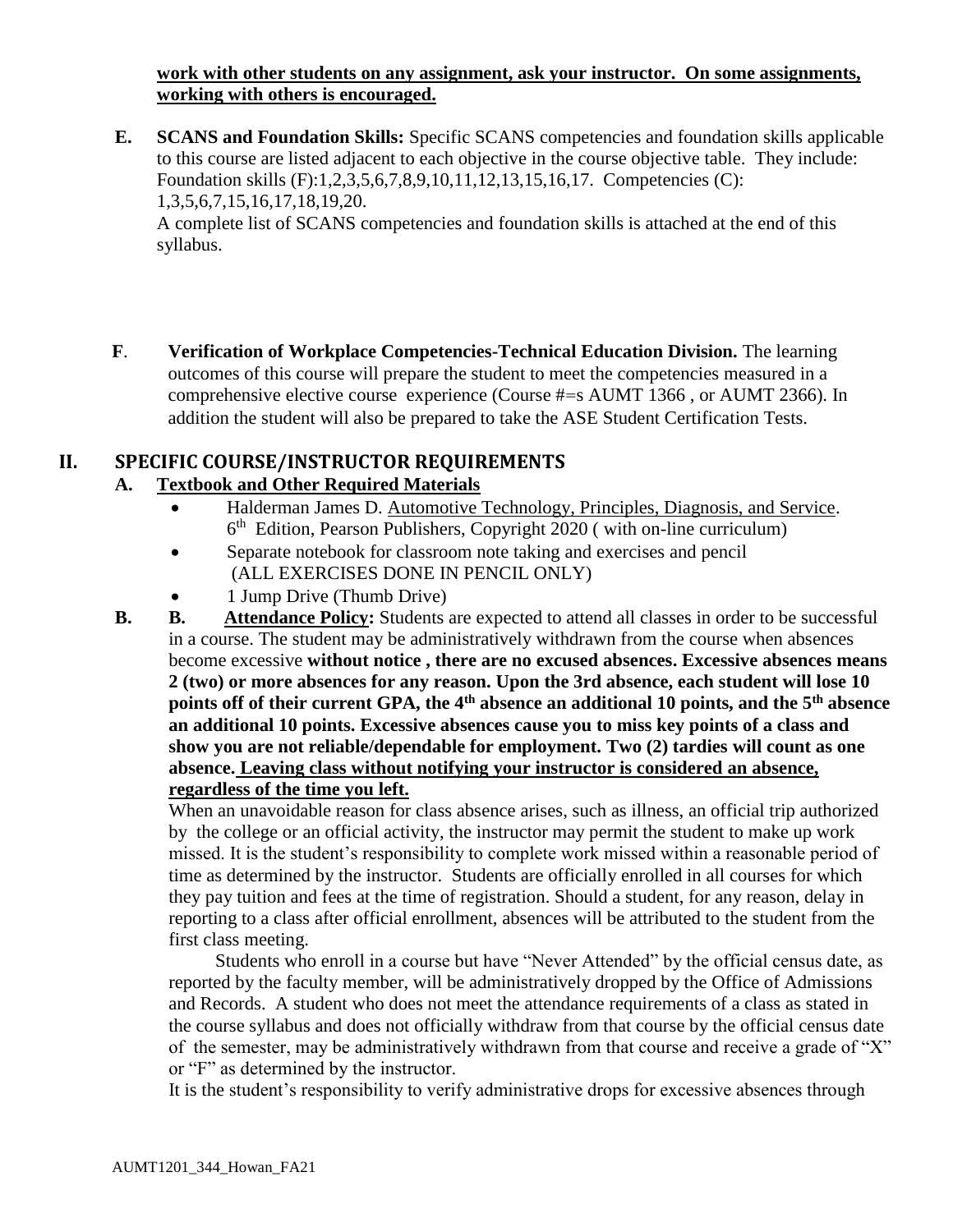MySPC using his or her student online account. If it is determined that a student is awarded financial aid for a class or classes in which the student never attended or participated, the financial aid award will be adjusted in accordance with the classes in which the student did attend/participate and the student will owe any balance resulting from the adjustment.

- **C. Assignment Policy**: All assignments are due at the beginning of class on the due date unless otherwise stated by the instructor. **No late assignments may be accepted.** Assignments will include resume writing (possibly outside of class). Practical exercises pertaining to service manuals, VIN's, labor/time guides, repair orders, and parts manuals (In class). **Part of these assignments can be on-line through the on-line curriculum, you should log on to the on-line curriculum at the beginning of the semester in order to complete them on time. The dates printed in this syllabus can change. Every effort will be made to inform students of any changes, but the students are ultimately responsible for all assignments. Please check the dates with your instructor throughout the course.**
- **D. Grading Policy/Procedure and/or Methods of Evaluation:** All exams, including the final exam, are mandatory for effective student evaluation. Exams will cover theory and practical skills pertaining to all aspects of material presented. Adequate study time should be set aside for exam reviews. **There may be no make-up exams. If a student's financial records are not clear at the time of the final exam, the student will not be allowed to take the final exam.** Your grade will be determined on the basis of the following factors:

Unit exams  $= 25\%$ Written assignments, classroom exercises, pop quizzes, attendance, Lab Sheets = 50% Final Exam  $= 25\%$ 

**E. Additional Information: A student's conduct is expected to follow the guidelines stated in the college catalogue and student handbook, any deviation will result in immediate disciplinary action.** Please turn off all cell phones, pagers, etc. during class. A

detailed list of lab/shop guidelines will be distributed to you at the beginning of this class, you are expected to follow all guidelines when in the shop. **No smoking, chewing, or dipping is permitted in the building or outside the back doors of the shop and food and drinks are not allowed in any** classroom, **lab, or shop**. All these activities will be limited to break time in designated areas only. Breaks will be limited to 20 minutes.

Do not park on the back lot unless preauthorized by your instructor, unauthorized vehicles can be towed at the owner's expense.

**Dress Code:** The Automotive Program requires you to dress appropriately. Flip flops or opened toed shoes are not allowed in the shop, proper foot attire should be worn to protect your feet, leather work boots are recommended. Jeans/ pants will be worn so that neither one falls to your thighs or knees, belts must hold them at your waist line. Safety glasses will be worn at all times in the shop. If a student fails to comply with the above dress code, he or she, will be sent home and given an absence for that day.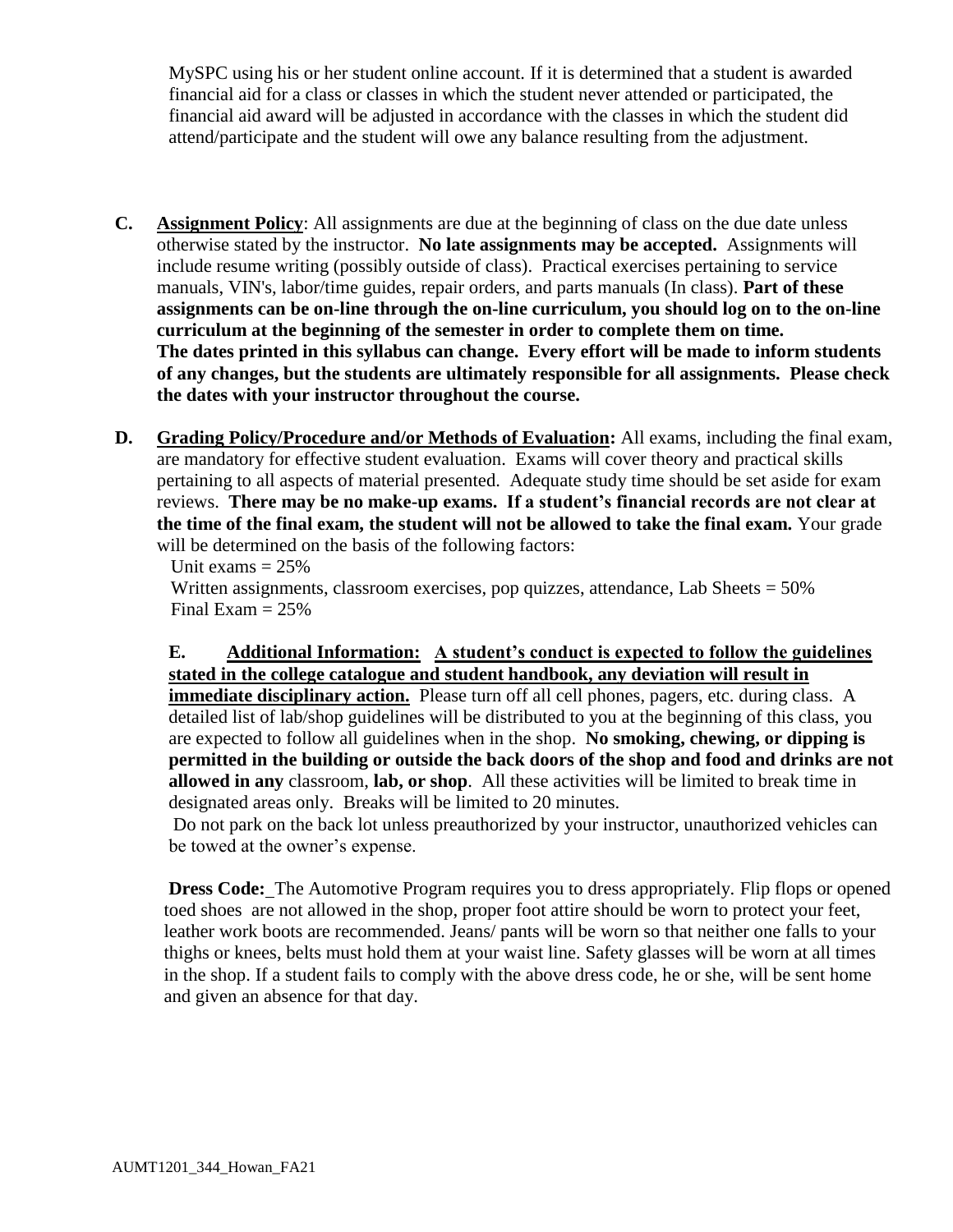### **LUBBOCK CAMPUS GUIDELINES**

#### **CHILDREN ON CAMPUS**

Many of the students attending classes at South Plains College - Lubbock Camps are also parents who value the opportunity to participate in higher education. Sometimes students are faced with the decision of whether to remain at home with their children, bring children with them to class, or be absent from class. The following guidelines address concerns for the safety of children on campus and provide for an environment conducive to learning.

#### **CHILDREN IN THE CLASSROOM**

**Students are not allowed to bring children to class** and will be asked to leave in the interest of providing an environment conducive for **all** students enrolled in the class. Students are responsible for adherence to the attendance requirements set forth by the instructor in the course syllabus.

#### **UNATTENDED CHILDREN ON CAMPUS**

**Children may not be left unattended.** In order to provide for the safety of children on campus, parents or other guardians are responsible for supervising children while utilizing services or conducting business on campus.

#### **DISRUPTIVE CHILDREN**

**Disruptive children will not be allowed to interfere with college business.** Parents or other guardians are responsible for supervising and controlling the behavior of children they have brought on campus.

# **Diversity Statement**

In this class, the teacher will establish and support an environment that values and nurtures individual and group differences and encourages engagement and interaction. Understanding and respecting multiple experiences and perspectives will serve to challenge and stimulate all of us to learn about others, about the larger world and about ourselves. By promoting diversity and intellectual exchange, we will not only mirror society as it is, but also model society as it should and can be.

# **ADA Statement**

Students with disabilities, including but not limited to physical, psychiatric, or learning disabilities, who wish to request accommodations in this class should notify the Disability Services Office early in the semester so that the appropriate arrangements may be made. In accordance with federal law, a student requesting accommodations must provide acceptable documentation of his/her disability to the Disability Services Office. For more information, call or visit the Disability Services Office at Levelland (Student Health & Wellness Office) 806-716-2577, Reese Center (Building 8) & Lubbock Center 806-716-4675, or Plainview Center (Main Office) 806-716-4302 or 806-296-9611.

#### **GENERAL SAFETY ON CAMPUS**

South Plains College recognizes the importance of safety on campus. The protection of persons and property is a responsibility which we all share. Personal safety begins with the individual. The following guidelines are intended to assist you in protecting yourself and to encourage practices that contribute to a safe environment for our campus community.

- Never leave your personal property unsecured or unattended.
- Look around and be aware of your surroundings when you enter and exit a building.
- Whenever possible, avoid walking alone, particularly after dark. Walk to your vehicle with other class members or request that the Security Guard walk you to your car.
- When approaching your vehicle, keep your keys in your hand; look under your car and in the back seat and floorboard. Lock the doors as soon as you are inside your car.

#### **FOOD AND DRINK IN CLASSROOMS**

It is the policy of South Plains College not to permit food or drink in the classrooms or laboratories.

**In case of emergency, contact the following numbers, but DO NOT leave a voice mail message. 716-4677, – ATC 716-2923, – Reese Center (mobile 806-893-5705)**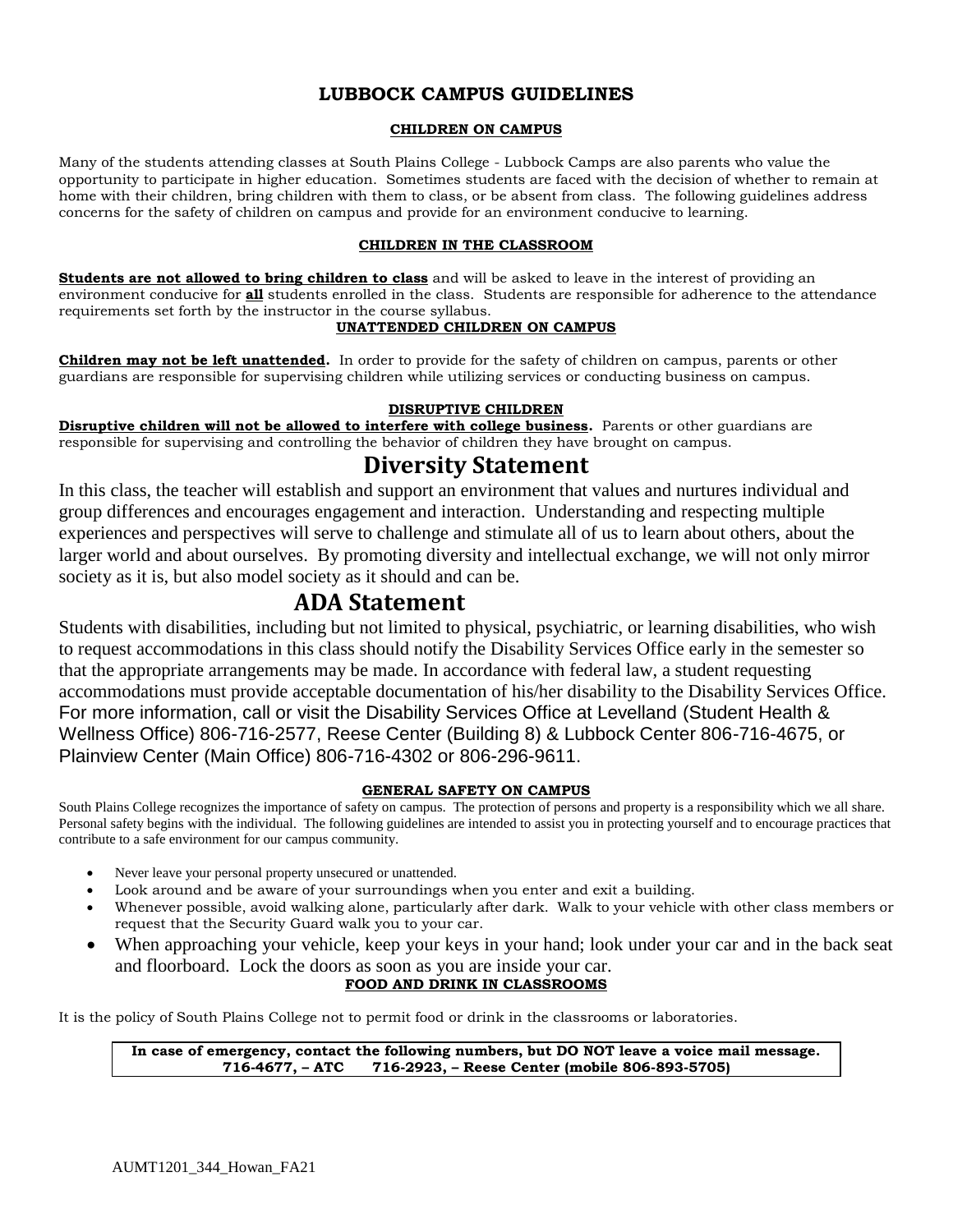|                                  | <b>Course Objectives</b>                                                                      |                       |
|----------------------------------|-----------------------------------------------------------------------------------------------|-----------------------|
| F5,8,12,13,16                    | practice shop safety throughout the automotive industry.                                      | C3,6,18,19            |
| F5,6,8,9,11,12,                  | discuss and practice all requirements of a professional                                       | $C1, 3, 5-7, 11, 14,$ |
| 16,17                            | technician.                                                                                   | $16 - 20$             |
| F1,8,10,12                       | select and use automotive tools efficiently.                                                  | $C1,3,5,6,18-20$      |
| F1,2,8,10                        | identify and use a vehicle's identification number                                            | C3,5,6,15,18,<br>19   |
| F1-3,5,8,9,17                    | effectively.                                                                                  | $C1, 2, 5-7, 11,$     |
|                                  | fill out and use a repair order efficiently.                                                  | 12, 13, 15, 16        |
| F <sub>1</sub> ,7,8,10-12        | use service manuals effectively.                                                              | $C1, 5-7, 15-20$      |
| F <sub>1</sub> ,7,8,10-12        | use labor/time guides effectively.                                                            | $C1, 5-7, 15-20$      |
| F1,7,8,10-12                     | use parts manuals effectively.                                                                | $C1, 5-7, 15-20$      |
| F <sub>1</sub> ,7,8,10-12        | use the MITCHELL proDemand system effectively.                                                | $C1, 5-7, 15-20$      |
| F1,7,8,10-12                     | thoroughly understand different lubricants used in the<br>automotive industry.                | $C1, 5-7, 15-20$      |
|                                  | <b>Course Content</b>                                                                         |                       |
|                                  |                                                                                               |                       |
|                                  | Unit 1: Shop Safety / Automotive Tools/Technician Professionalism                             |                       |
|                                  | <b>Unit Objectives:</b>                                                                       |                       |
|                                  | Upon completion of this unit, the student will be able to:                                    |                       |
| F5,8-10,12,13                    | raise and lower a vehicle safely, using the shop's hoists.                                    | $*C3,5,6,15,18$ -     |
|                                  | practice the safe use of other shop equipment such as                                         | 20                    |
| $F5, 8-13$                       | safety glasses, compressed air, floor jacks, jack stands,                                     | $\ast$                |
|                                  | electric drills, drop lights, creepers, fender covers and                                     |                       |
|                                  | fire extinguishers.                                                                           |                       |
|                                  | practice the techniques of lifting heavy objects.<br>have an awareness of MSDS and other OSHA | $\ast$                |
| $F5, 8-13$<br>F1, 10, 12, 13, 17 | regulations.                                                                                  | C5,7,15,18,19         |
|                                  | Use feeler gauges, micrometers, and dial indicators                                           | $C1-$                 |
|                                  | correctly                                                                                     | 3,5,11,15,18,19       |
| F5,8,10,11                       | have the opportunity to explore tool needs, selection, and                                    | C2,3,5,11,13          |
|                                  | pricing/purchasing with representatives from the                                              | 15                    |
|                                  | industry.                                                                                     | $*C1-3,5,11,15,$      |
| F5,8,10,11,12                    | select and use torque wrenches correctly.                                                     | 18,19                 |
| F5,8,10,11,12                    | select and use impact wrenches, air ratchets, and air                                         | $\ast$                |
|                                  | hammers correctly.                                                                            | ∗                     |
| F5,8,10,11,12<br>F5,8,10,11,12   | use tape measures, rulers, and calipers correctly.                                            | $\ast$                |
|                                  | have a basic understanding of bolt sizes and strength                                         |                       |
| F5,8,10,11,12                    | markings.                                                                                     | $\ast$                |
| F5,8,10,11,12                    | distinguish between metric and standard size bolts.                                           | $\ast$                |
| F5,8,10,11,12                    | use a tap and die set correctly.<br>use extractors and removers correctly.                    | $\ast$                |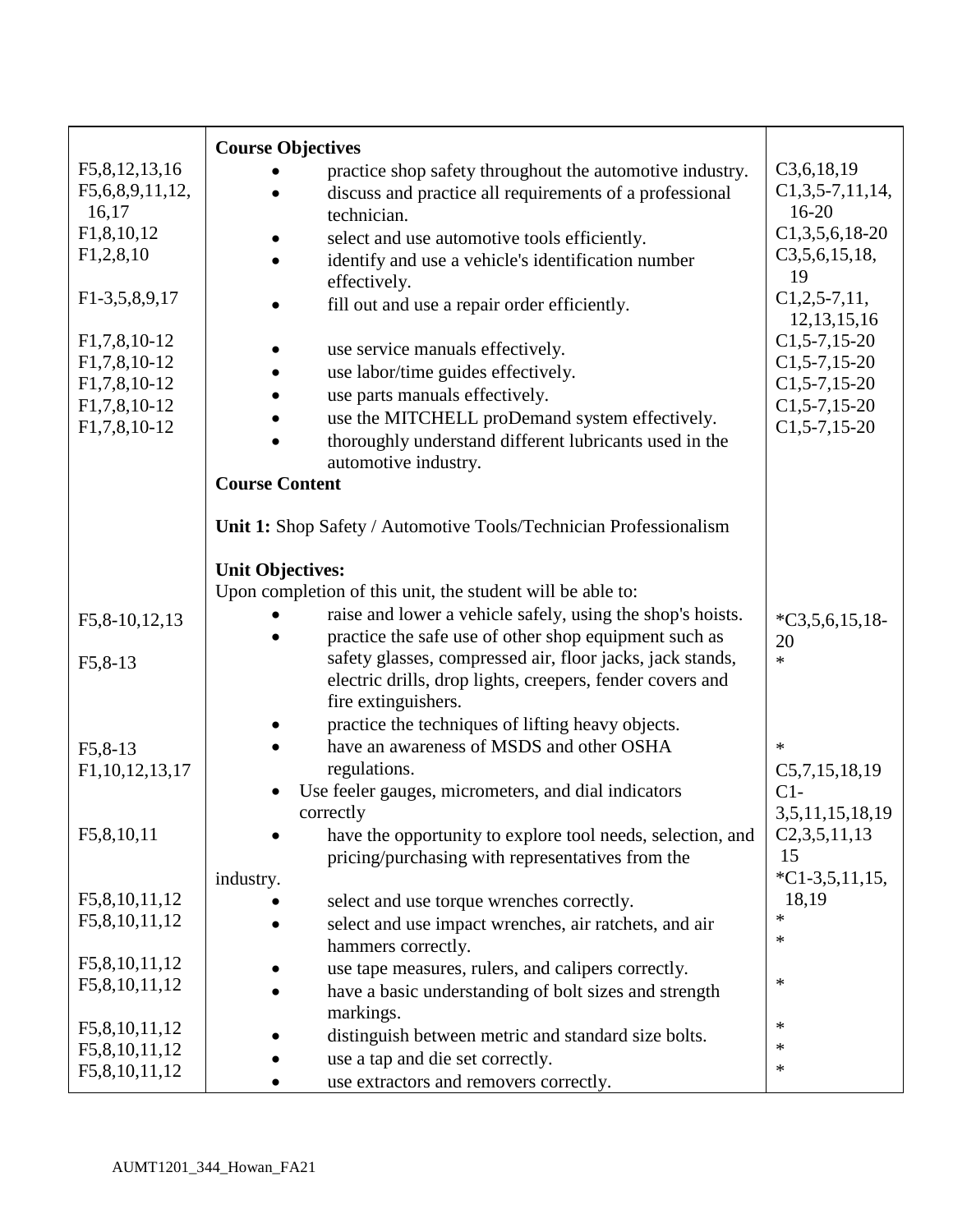| F5,8,10,11,12<br>$F1, 5, 6, 13-15$<br>F5,6,13-17<br>F2,5,6,8,9,13,<br>15,17<br>F5,6,8,9,12,13,<br>16,17<br>F1,2,5,6,8,9,10,<br>12, 13, 17                                                                                                                                             | identify and discuss the importance of cleanliness, both<br>$\bullet$<br>personal and occupational.<br>practice responsible co-worker relations.<br>practice effective customer relations.<br>understand and practice the concept of doing the job<br>right the first time.<br>Write a current professional resume.                                                                                                                                                                                                                                                                                                                                                                                                                                                                                                                                                                                                                                                                                                                                                                                                                                     | $\ast$<br>C3,6,11,14<br>$C9, 10, 12-14$<br>$C1, 5-7, 11, 13,$<br>14<br>$C1, 3, 5-7, 11, 13,$<br>$15 - 20$<br>$C1, 3, 5$ -<br>7, 11, 13, 14, 15                                                                                                                                                       |
|---------------------------------------------------------------------------------------------------------------------------------------------------------------------------------------------------------------------------------------------------------------------------------------|---------------------------------------------------------------------------------------------------------------------------------------------------------------------------------------------------------------------------------------------------------------------------------------------------------------------------------------------------------------------------------------------------------------------------------------------------------------------------------------------------------------------------------------------------------------------------------------------------------------------------------------------------------------------------------------------------------------------------------------------------------------------------------------------------------------------------------------------------------------------------------------------------------------------------------------------------------------------------------------------------------------------------------------------------------------------------------------------------------------------------------------------------------|------------------------------------------------------------------------------------------------------------------------------------------------------------------------------------------------------------------------------------------------------------------------------------------------------|
| F1,2,5,8,10,12<br>F1,2,5,6,10,12<br>F1,2,5,6,10,12<br>F1,5,8,10,12<br>F5,6,8,9,13,16,<br>17<br>F1,2,5,8,10,12<br>F <sub>1</sub> , 2, 5, 8, 10, 12<br>F1,5,6,8,10,12,<br>13,17<br>F1,2,3,5,6,8,9,<br>10, 12, 13, 17<br>F1,2,5,6,8,9,<br>10, 12, 13, 17<br>F1,2,6,8,9,10,<br>12, 13, 17 | Unit 2: Vehicle Identification Numbers, Service Manuals, Vehicle<br>Lubricants, Maintenance Schedules, Repair Orders and Labor time<br>Guides<br><b>Unit Objectives:</b><br>Upon completion of this unit, the student will be able to:<br>understand the importance of a vehicle's VIN.<br>use a VIN to describe body styles, engine sizes, and year<br>models.<br>use a VIN to describe manufacturing plants, restraint<br>systems, and vehicle makes.<br>have a basic understanding of manufacturer option<br>codes.<br>Thoroughly understand the difference between engine<br>oils, transmission fluids, other lubricants and their<br>correct applications<br>Read and understand vehicle maintenance schedules<br>use service manuals quickly and accurately<br>use the MITCHELL system effectively.<br>understand the purpose of repair orders, including<br>disclaimers and record keeping.<br>correctly fill out a repair order, including VIN's,<br>customer information, parts, and the 3 C's.<br>use a repair order from a technician's viewpoint.<br>functionally use a labor/time guide, including reasonable<br>fees charged for repairs. | $C5-7, 15, 18, 19$<br>$C5-7, 15, 16, 18,$<br>19<br>$C5-7, 15, 16, 18,$<br>19<br>$C5-$<br>7, 15, 16, 18, 19<br>$C1, 3, 5$ -<br>7, 11, 13, 15 - 20<br>$C5-7, 15, 18, 19$<br>$C5-$<br>7, 15, 16, 18, 19<br>C1, 2, 5, 6, 7, 11<br>$*C1,3,5-7,11,$<br>13, 14, 15<br>$\ast$<br>$C1, 2, 5-7, 11, 13,$<br>14 |
|                                                                                                                                                                                                                                                                                       |                                                                                                                                                                                                                                                                                                                                                                                                                                                                                                                                                                                                                                                                                                                                                                                                                                                                                                                                                                                                                                                                                                                                                         |                                                                                                                                                                                                                                                                                                      |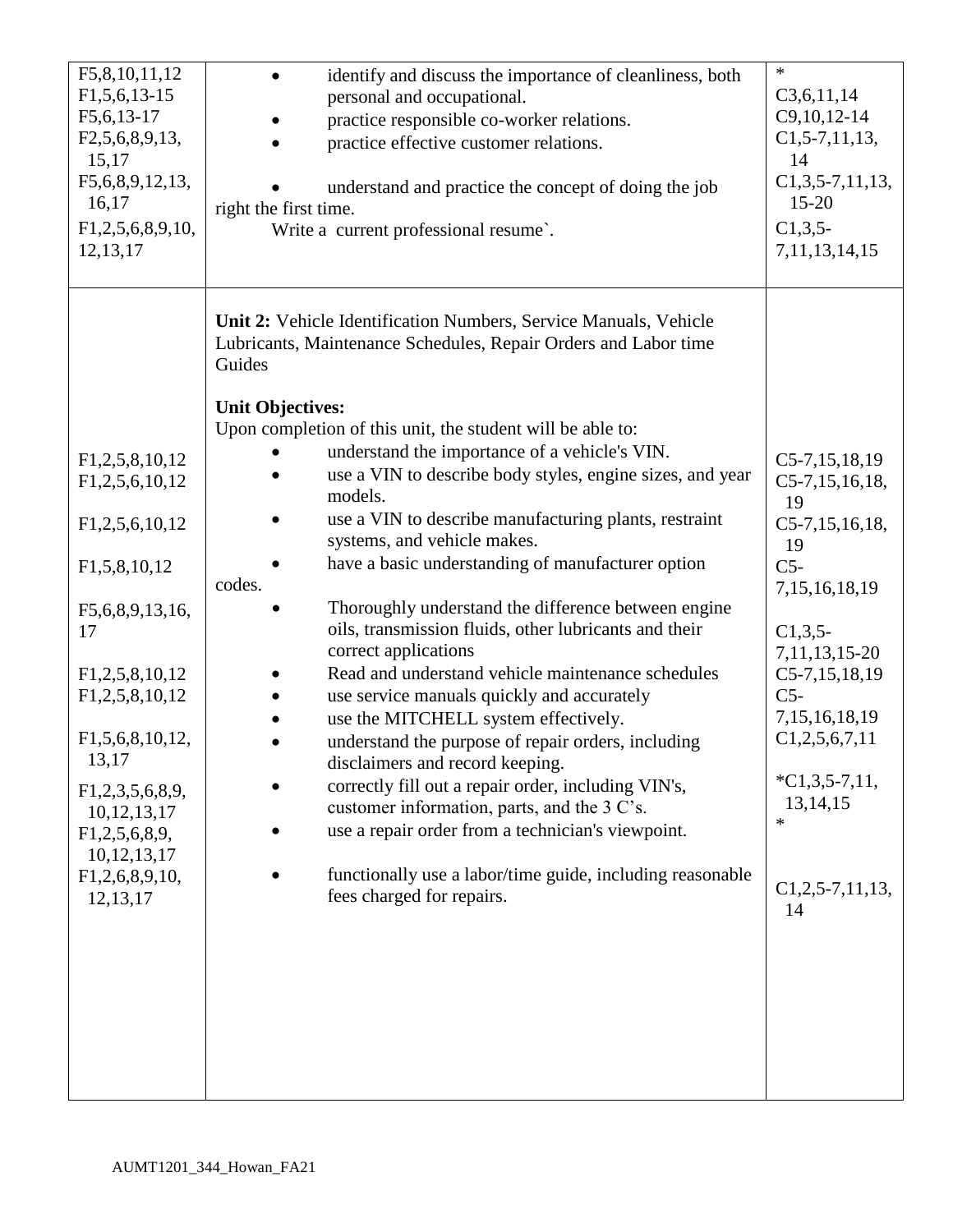|             | <b>Unit 3:</b> Multi-Point Inspections/Basic Maintenance/Functional use of |                     |
|-------------|----------------------------------------------------------------------------|---------------------|
|             | Shop Equipment<br><b>Unit Objectives:</b>                                  |                     |
|             | Upon completion of this unit, the student will be able to:                 |                     |
| $F1-6,8-12$ | Properly use all of the shop equipment listed below                        | $C5-7, 15, 16, 18-$ |
|             | Brake lathe, wheel balancer, tire changer, scan tool,                      | 20                  |
| ∗           | AC recovery/recharge.                                                      | $\ast$              |
|             | Properly choose the correct engine oil $&$ filter for most<br>vehicles     |                     |
| $\ast$      | Perform an oil change/LOF (including turbocharged                          | $\ast$              |
|             | engines)                                                                   |                     |
| ∗           | Determine coolant condition and coolant type for vehicle                   | ∗                   |
|             | application; drain and recover coolant                                     |                     |
| $\ast$      | Flush system; refill with recommended coolant; bleed                       | $\ast$              |
|             | system                                                                     |                     |
| $\ast$      | Perform cooling system, cap, and recovery system tests;                    | $\ast$              |
|             | including pressure, CO, temperature and determine                          |                     |
|             | necessary action                                                           |                     |
| ∗           | Perform a Multi-Point Inspection as per Manufacturer<br>recommendations    | $\ast$              |
|             | Inspect engine/ heater hoses and belts; perform necessary                  |                     |
| $\ast$      | action                                                                     | $\ast$              |
|             |                                                                            |                     |
|             |                                                                            |                     |
|             |                                                                            |                     |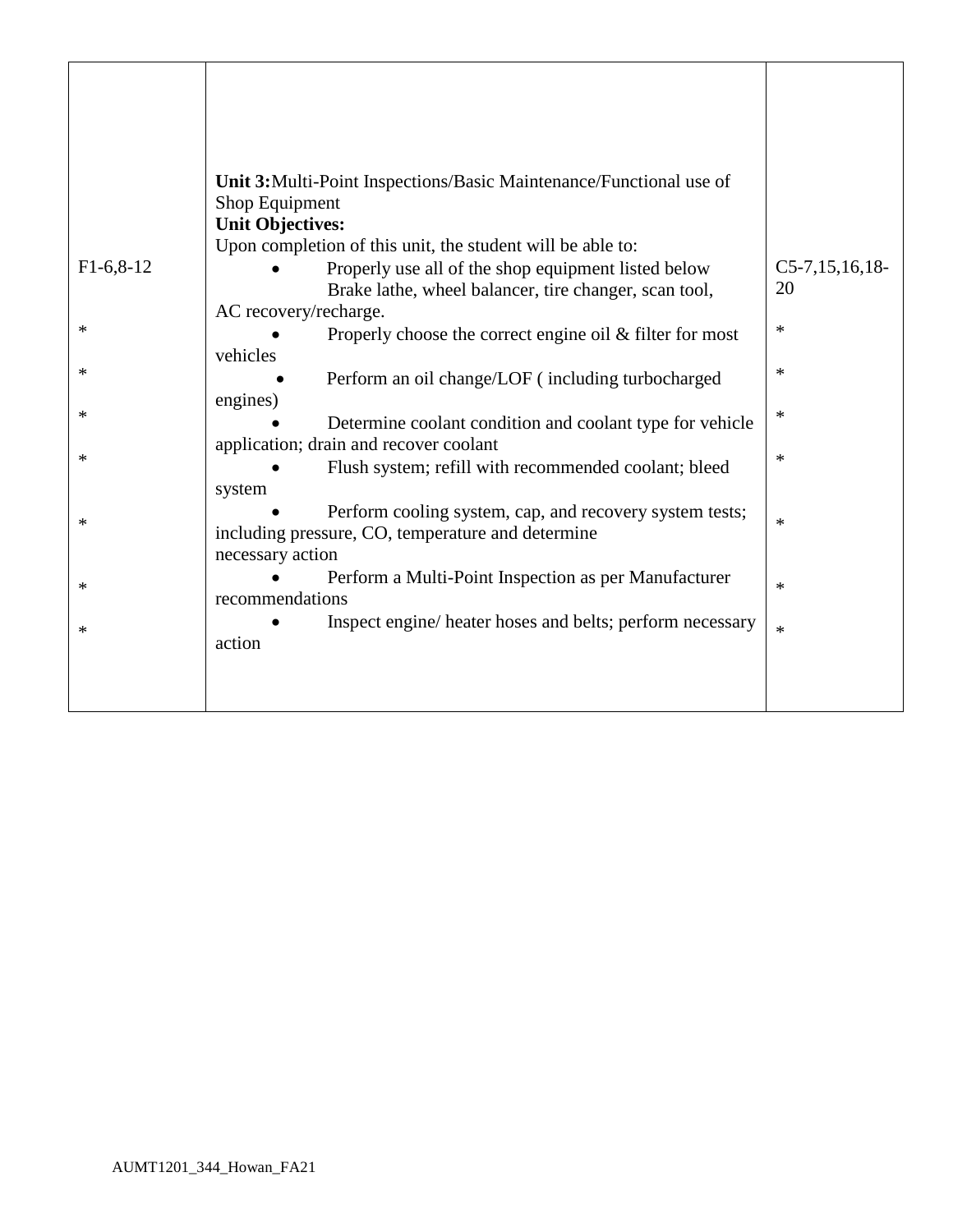### **Intro/Theory of Automotive Technology Assignment and Exam Schedule Class will meet Face to Face on the following dates: 9/3, 9/24, 10/22, 11/12, Don't be absent**

### **Log on to this course on Blackboard using your SPC credentials, also log on to the on-line curriculum using your purchased access from the bookstore and course ID # provided by your instructor. Become familiar with the website and look for all on line assignments. It is your responsibility to keep up with all assignments and turn in by the due dates listed below and on line.**

**Unit 1:** Shop Safety/ Automotive Tools/ Technician Professionalism

**Date:** September 3rd – September 24th

**Unit 1 Written Exam:** September 24th (possibly on-line)

**Unit 1 Assignment:** Read chapters 6, 7, 8, 11, & 12. Browse Chapters 9 & 10, which means to skim the chapters , look at pictures, captions, headings, etc. and briefly read some of the text , enough to get a general idea of what is being described. Part of Ch. 4 will also be covered in this unit. **Log on to the on-line curriculum.** Take notes on all lectures; participate in all class discussions/ exercises pertaining to the objectives in unit 1. Bring your book and supplies to each class meeting. Turn in your resume' on the due date listed below.

**Unit 2:** VIN Numbers/Service Manuals/Lubricants/Maintenance Schedules/Repair Orders/ Labor Time Guides

**Date: October 1st –** October 29th

**Unit 2 Written Exam:** October 29th (on-line)

### **Resume Due: October 29th**

**Unit 2 Assignment:** Read chapters 4, 15, & 16. Take notes on all lectures; participate in all class discussions/ exercises pertaining to the objectives in unit 2. Bring your book and supplies to each class meeting.

### **Fall BREAK October 15 th No Classes**

#### **Thanksgiving Holiday- November 24th-26th**

#### **Unit 3: Multi-Point Inspections/Basic Maintenance/Functional Use of Shop Equipment Date: November** 5th – December 3rd

**Unit 3 Assignment:** Read chapter 17. Take notes on all lectures; participate in all discussions/exercises pertaining to the objectives in unit 3. Bring your book and supplies to each class meeting.

**Unit 3 Written Exam:** November 19th

**Final Exam: December 3rd at 8:15 am, this will be a comprehensive exam, please allow yourself adequate study time.**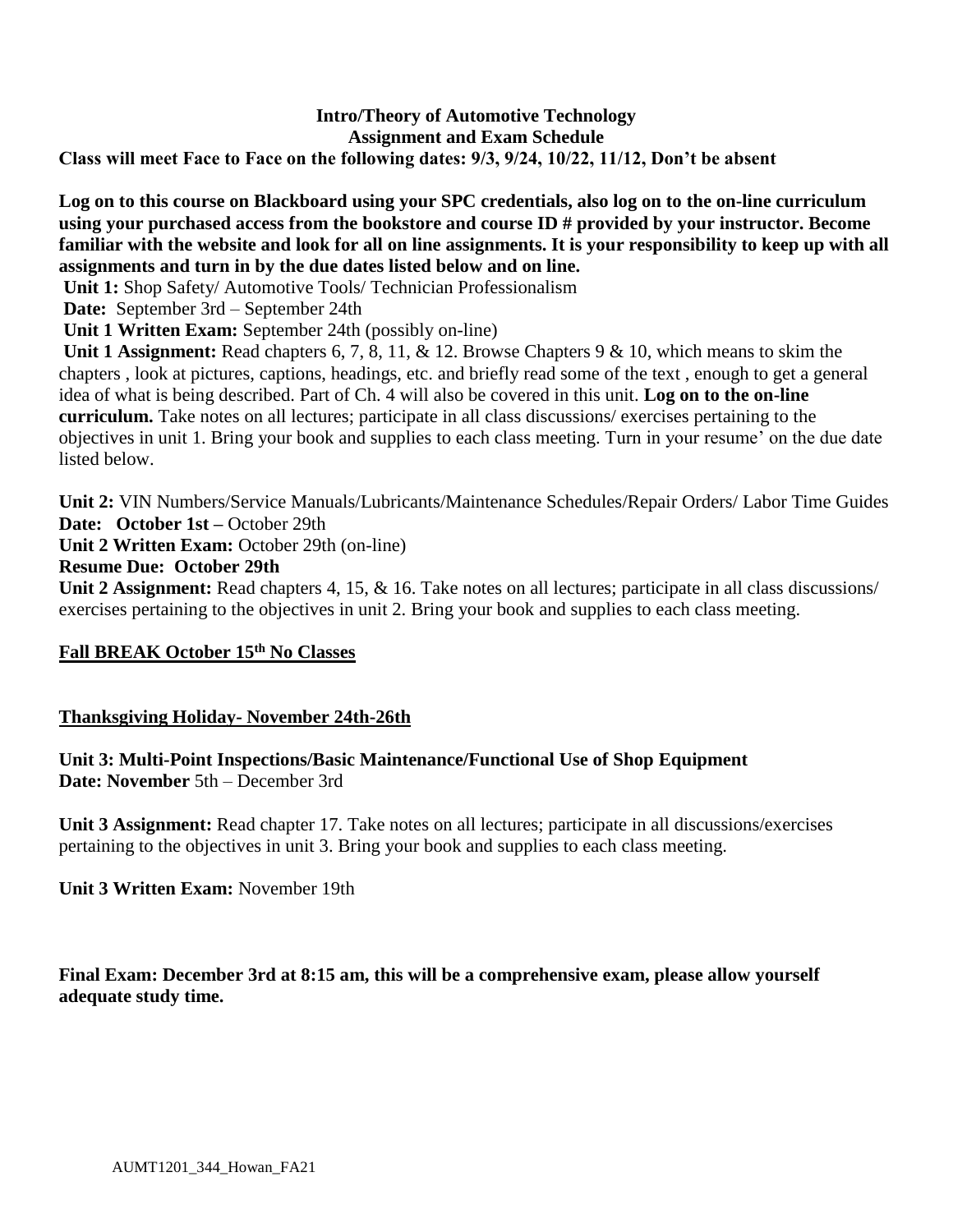### **SCANS COMPETENCIES**

- C-1 **TIME** Selects goal relevant activities, ranks them, allocates time, prepares and follows schedules.
- C-2 **MONEY** Uses or prepares budgets, makes forecasts, keeps records and makes adjustments to meet objectives.
- C-3 **MATERIALS AND FACILITIES** Acquires, stores, allocates, and uses materials or space efficiently.
- C-4 **HUMAN RESOURCES** Assesses skills and distributes work accordingly, evaluates performances and provides feedback.

# *INFORMATION - Acquires and Uses Information*

- C-5 Acquires and evaluates information.
- C-6 Organizes and maintains information.
- C-7 Interprets and communicates information.
- C-8 Uses computers to process information.

# *INTERPERSONAL–Works With Others*

- C-9 Participates as members of a team and contributes to group effort.
- C-10 Teaches others new skills.
- C-11 Serves Clients/Customers–works to satisfy customer's expectations.
- C-12 Exercises Leadership–communicates ideas to justify position, persuades and convinces others, responsibly challenges existing procedures and policies.
- C-13 Negotiates-works toward agreements involving exchanges of resources; resolves divergent interests.
- C-14 Works With Diversity–works well with men and women from diverse backgrounds.

# *SYSTEMS–Understands Complex Interrelationships*

- C-15 Understands Systems–knows how social, organizational, and technological systems work and operates effectively with them.
- C-16 Monitors and Corrects Performance–distinguishes trends, predicts impacts on system operations, diagnoses systems performance and corrects malfunctions.
- C-17 Improves or Designs Systems–suggests modifications to existing systems and develops new or alternative systems to improve performance.

# *TECHNOLOGY–Works With a Variety of Technologies*

- C-18 Selects Technology–chooses procedures, tools, or equipment, including computers and related technologies.
- C-19 Applies Technology to Task–understands overall intent and proper procedures for setup and operation of equipment.

C-20 Maintains and Troubleshoots Equipment–prevents, identifies, or solves problems with equipment, including computers and other technologies.